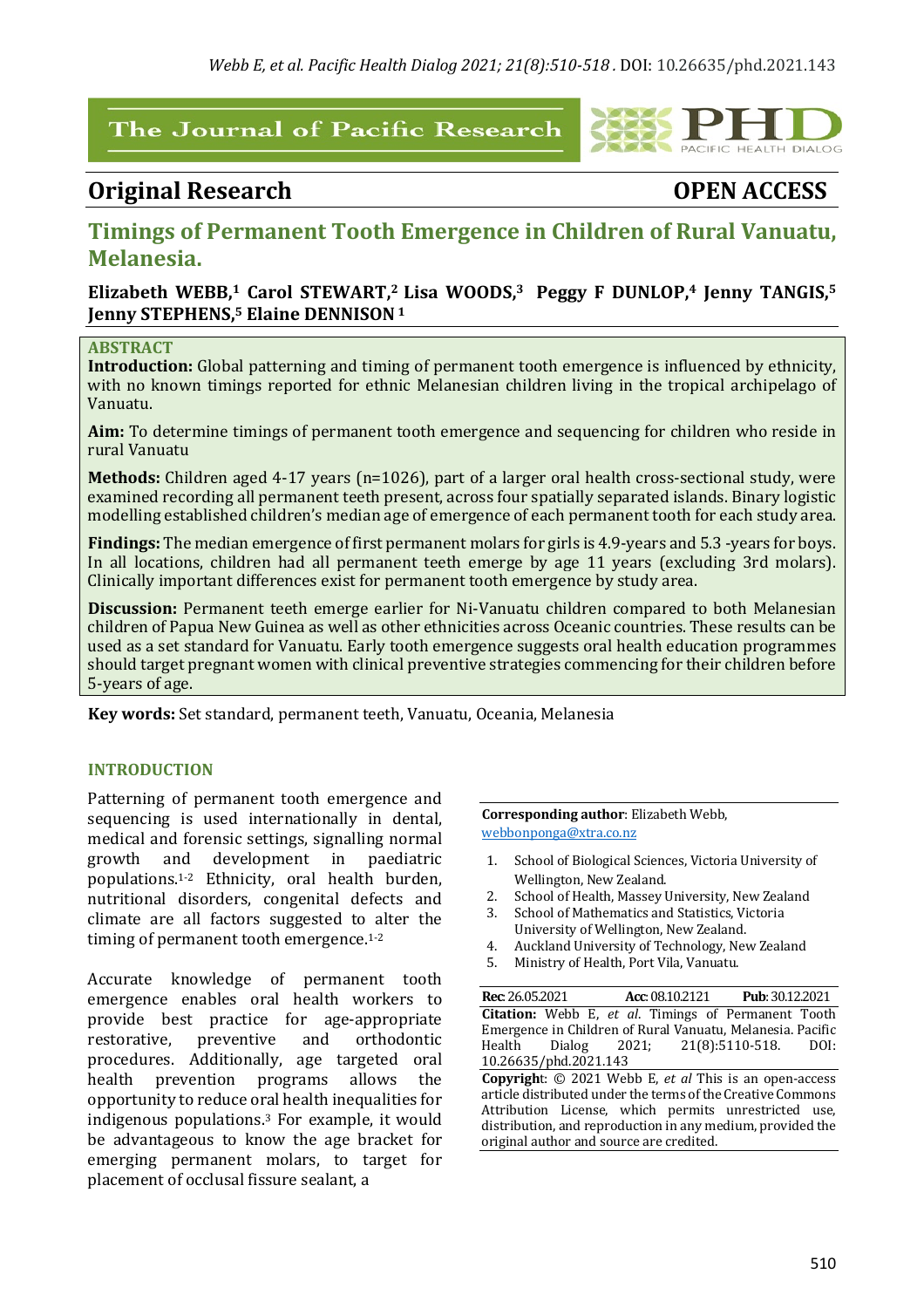

**Figure 1a.** Study areas of Ambrym, Malekula and Maskelyne Islands, south of Malekula.

**Figure 1b.** Study area of Aneityum Island. **Figure 1c.** Map of Vanuatu showing study areas and active volcanism.

preventive treatment preventive treatment known to reduce health burden and inequalities across all populations.<sup>4</sup>

There have been limited studies of permanent tooth emergence and sequencing in South Pacific island populations. Historical tooth emergence studies were conducted in Melanesian populations  $(1965-69)$ , for mainland children of Papua New Guinea and also for children who were permanent residents of Bougainville Island, Papua New Guinea.<sup>5-8</sup> These early studies report the age of median tooth emergence for first permanent molars for both boys and girls at 5.2 years. These timings were significantly earlier than their European counterparts, where studies had reported first permanent molars emerging almost a year later.<sup>5-8</sup>

To date there has been no set standard (pattern of tooth emergence) established for Melanesian children of Vanuatu. The independent nation of Vanuatu is in the Melanesia subregion of Oceania, along with Papua New Guinea, the Solomon Islands, Fiji and New Caledonia. Seventy-five percent of Vanuatu's >270,000 population reside as subsistence farmers on more than 80 rural islands which are widely-dispersed and isolated with limited access to health services.<sup>9</sup> Using a clinical estimation method of permanent tooth emergence would be advantageous as access to workforce is limited with no equipment available to utilise the radiographic estimation method of tooth emergence.<sup>10-11</sup>

Tooth emergence timings and sequencing for children from Vanuatu may potentially differ to Polynesian counterparts in the South Pacific; archaeological studies of the mandible show differences exist between Melanesian and Polynesian populations, with Melanesian having smaller jawbones and teeth than that of their Polynesian neighbours.<sup>12-13</sup>

The aim of this study was to determine the timing and patterns of permanent tooth emergence in a cohort of ethnic Melanesian children, from rural Vanuatu as the country has never had a developed set standard for use.

#### **MATERIALS AND METHODS**

#### **Study area**

A cross-sectional study recruited participants aged  $4-17$  years  $(n = 1026, Table 1)$ ,  $(Figure 1c)$ , life-time residents of the rural islands of Ambrym, south east Malekula (including Avock Island), Uliveo Island in the Maskelyne Islands Group (**Figure 1a**), and Aneityum Island (Figure 1b). The children attended schools in north west Ambrym, Uliveo Island, schools on the south east coast of Malekula Island, in Lamap Village and Namaru School on Avock Island. Children also participated from schools at Analcauhat village, Aneityum Island, the most southern Island in the archipelago (**Figure 1b**). This cohort of children were part of a larger study determining dental caries and dental fluorosis which is reported separately.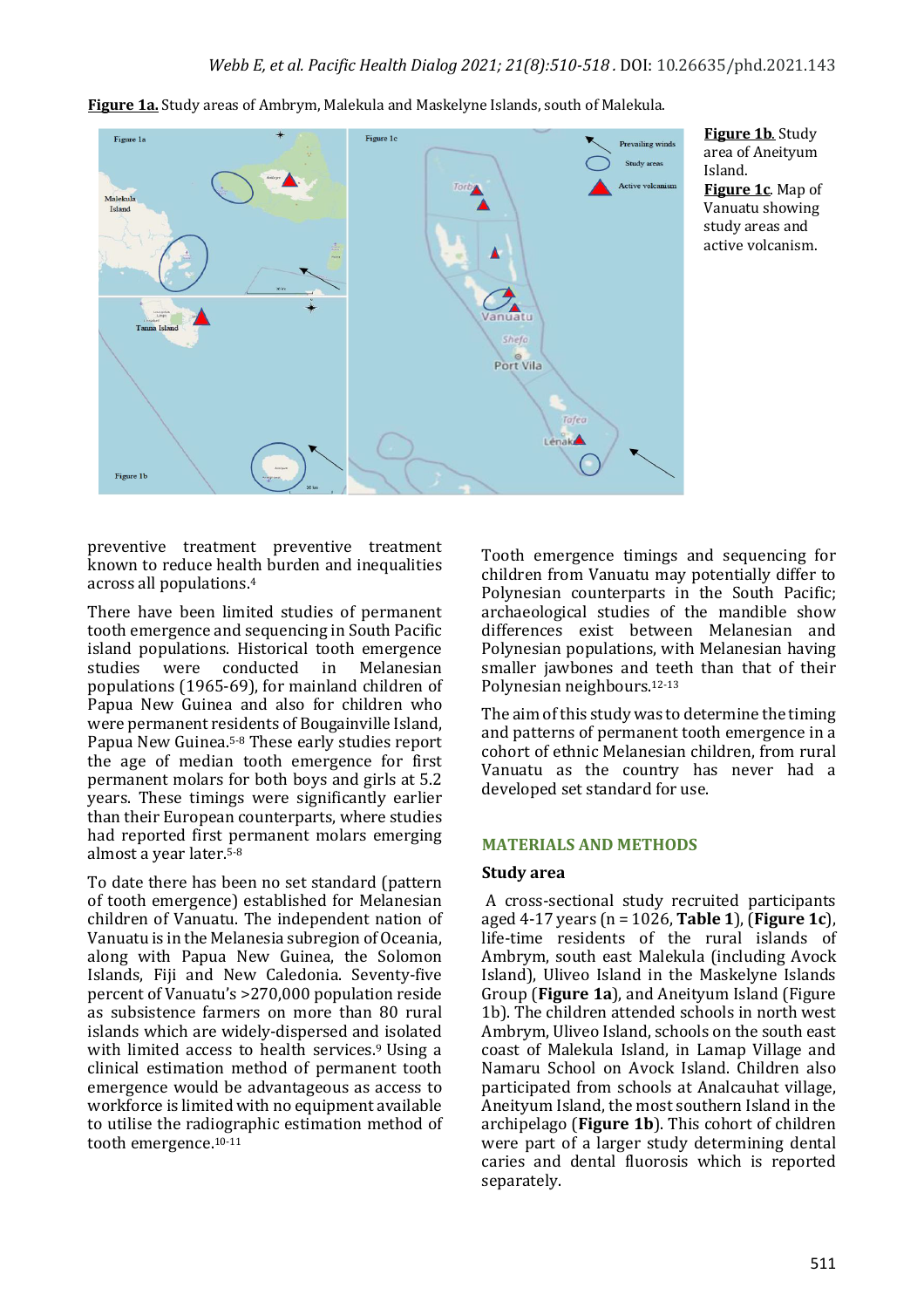| Age (years) | Aneityum<br><b>Island</b> | <b>Uliveo</b><br><b>Island</b> | <b>NW Ambrym</b><br><b>Island</b> | <b>SE Malekula</b><br><b>Island</b> | <b>Total Number</b> |  |
|-------------|---------------------------|--------------------------------|-----------------------------------|-------------------------------------|---------------------|--|
| 4           | 3                         | 1                              | 7                                 | 2                                   | 13                  |  |
| 5           | 10                        | 3                              | 5                                 | 34                                  | 52                  |  |
| 6           | 20                        | 20                             | 27                                | 39                                  | 106                 |  |
| 7           | 26                        | 13                             | 12                                | 41                                  | 92                  |  |
| 8           | 44                        | 25                             | 27                                | 34                                  | 130                 |  |
| 9           | 35                        | 16                             | 14                                | 29                                  | 95                  |  |
| 10          | 25                        | 24                             | 19                                | 28                                  | 96                  |  |
| 11          | 17                        | 26                             | 27                                | 24                                  | 94                  |  |
| 12          | 11                        | 18                             | 25                                | 24                                  | 78                  |  |
| 13          | 12                        | 38                             | 17                                | 22                                  | 89                  |  |
| 14          | 9                         | 34                             | 20                                | 25                                  | 88                  |  |
| 15          | 8                         | 17                             | 12                                | 21                                  | 58                  |  |
| 16          | 3                         | 6                              | $\overline{2}$                    | 17                                  | 28                  |  |
| 17          | $\mathbf{1}$              | $\boldsymbol{0}$               | 1                                 | 5                                   | 7                   |  |
|             | 224                       | 241                            | 215                               | 346                                 | 1026                |  |

Table 1. Numbers of children, by age, who participated in this study

## **Ethical Approval**

Approval for this study was granted by Victoria University of Wellington, New Zealand (approval HEC#19916). Additionally, consent was granted, at each site by local health staff, village chiefs, parents and school staff for clinical examinations (to be performed on children by a New Zealand oral health professional), with all children assenting to participate.

### **Clinical data collection**

Gender, age and village details along with individual medical histories were collected at the time of examination, which took place inside school classrooms. Teachers were present during all examinations and were able to confirm the current age of each participant. One examiner, identified and recorded all permanent teeth present for each child. If any part of a cusp or incisal edge had pierced the gingiva, the tooth was considered as present.<sup>14</sup> Data was paperrecorded in the classroom, at each school, then transferred to a Microsoft Excel spreadsheet upon return to New Zealand. Children who identified as having a mixed ethnic background were not included in this study  $(n=1)$  as were those children who presented with treated or untreated cleft lip and palate  $(n=2)$ .

## **Statistical analyses**

We performed separate statistical analyses of each tooth present, using SPSS version 26 software (IBM Corp, USA). Using binary logistic models, tooth emergence predictions were able to be defined by deriving the median age at which 50% of the children are most likely to have a tooth emerged,<sup>15</sup>(Table 2). McNemar's test was used to compare median emergence age between genders, and regression analyses were used to correlate tooth eruption ages and compare study areas.

### **RESULTS**

#### Gender differences in emergence and sequencing for this cohort.

An almost equal gender balance of 495 (48%) boys and  $534(52%)$  girls participated who were present at their respective schools on the day examinations were conducted (Table 1). There was an approximately equal number of children participating from each area with south east Malekula having a higher rate of community participation due to more schools visited in this area; north west Ambrym  $(n=215, 20.9\%$  of overall sample), south east Malekula (including Avock Island)  $(n=348, 33.8\%)$ , Uliveo  $(n=241,$ 23.4%), and Aneityum (n=225, 21.9%) (Table **1**).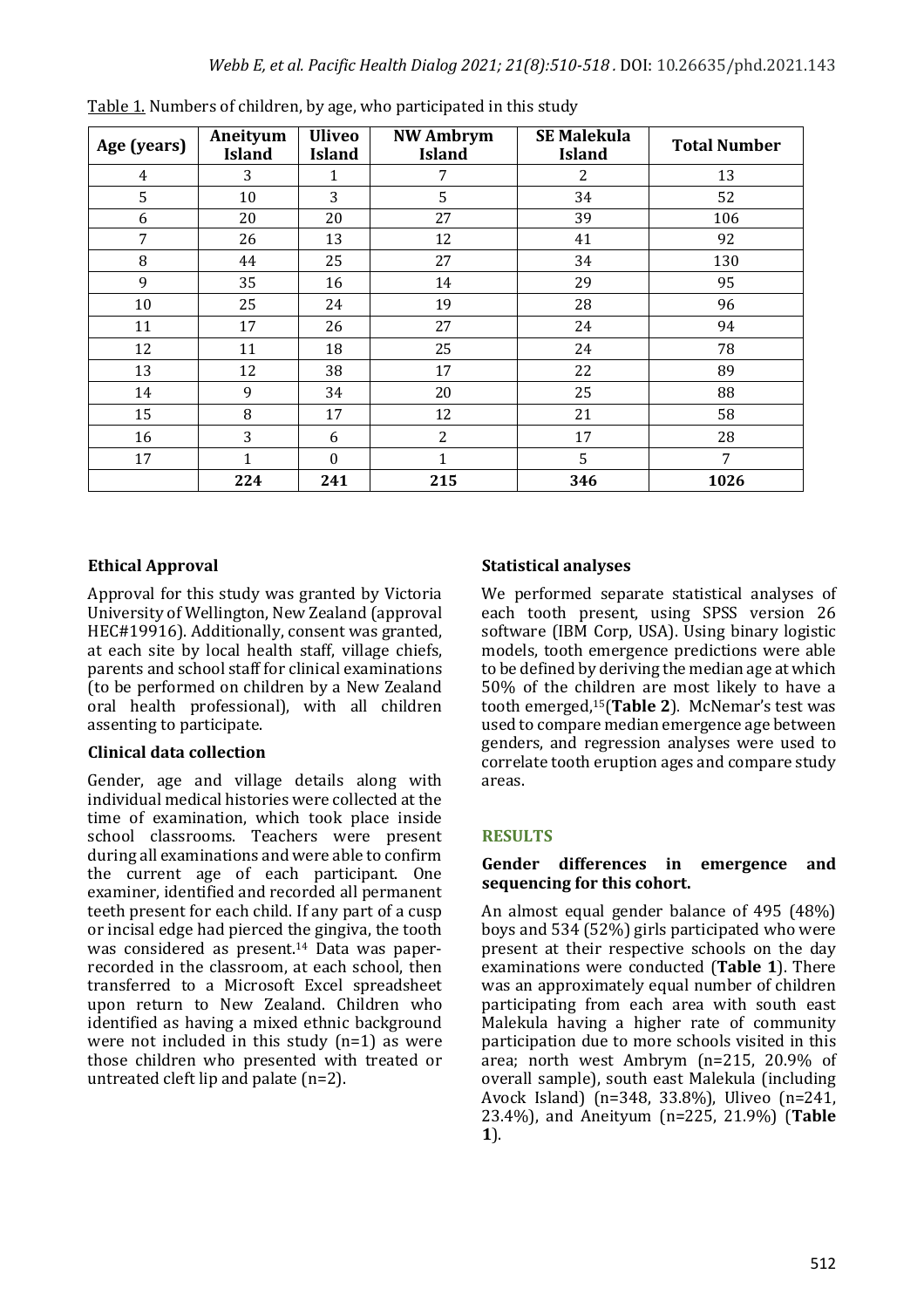|                | Girls  | <b>Boys</b> | <b>Set Standard</b> | Girls      | S.E.       | <b>Boys</b> | S.E.       | Girls      | S.E.       | <b>Boys</b> | S.E.       |
|----------------|--------|-------------|---------------------|------------|------------|-------------|------------|------------|------------|-------------|------------|
|                | median | median      | median              | <b>RHS</b> | <b>RHS</b> | <b>RHS</b>  | <b>RHS</b> | <b>LHS</b> | <b>LHS</b> | <b>LHS</b>  | <b>LHS</b> |
| $M_1$          | 4.90   | 5.33        | 5.12                | 4.86       | 0.35       | 5.35        | 0.43       | 4.95       | 0.32       | 5.30        | 0.41       |
| $\mathbf{M}^1$ | 5.16   | 5.38        | 5.27                | 5.15       | 0.33       | 5.40        | 0.45       | 5.17       | 0.32       | 5.36        | 0.48       |
| I <sub>1</sub> | 5.22   | 5.38        | 5.30                | 5.22       | 0.26       | 5.38        | 0.37       | 5.22       | 0.25       | 5.38        | 0.30       |
| $\mathbf{I}^1$ | 5.58   | 5.76        | 5.67                | 5.59       | 0.29       | 5.74        | 0.22       | 5.57       | 0.24       | 5.77        | 0.26       |
| I <sub>2</sub> | 5.85   | 6.14        | 6.00                | 5.83       | 0.20       | 6.14        | 0.16       | 5.87       | $0.18\,$   | 6.14        | 0.20       |
| $\mathbf{I}^2$ | 6.39   | 6.82        | 6.60                | 6.48       | 0.11       | 6.83        | 0.17       | 6.29       | 0.09       | 6.80        | 0.14       |
| $C_1$          | 8.95   | 9.29        | 9.12                | 8.95       | 0.16       | 9.30        | 0.13       | 8.96       | 0.17       | 9.28        | 0.13       |
| C <sup>1</sup> | 9.18   | 9.32        | 9.25                | 9.21       | 0.16       | 9.40        | 0.14       | 9.15       | 0.15       | 9.23        | 0.14       |
| P <sub>1</sub> | 9.11   | 9.20        | 9.28                | 9.08       | 0.16       | 9.19        | 0.16       | 9.13       | 0.15       | 9.20        | 0.13       |
| P <sup>1</sup> | 8.95   | 9.01        | 8.98                | 8.95       | 0.14       | 9.11        | 0.14       | 8.95       | 0.15       | 8.91        | 0.15       |
| P <sub>2</sub> | 9.94   | 10.16       | 10.05               | 9.96       | 0.13       | 10.14       | 0.17       | 9.91       | 0.14       | 10.18       | 0.15       |
| $P^2$          | 9.88   | 9.79        | 9.84                | 9.92       | 0.14       | 9.89        | 0.14       | 9.84       | 0.13       | 9.69        | 0.13       |
| M <sub>2</sub> | 10.49  | 10.66       | 10.58               | 10.45      | 0.13       | 10.68       | 0.11       | 10.53      | 0.14       | 10.63       | 0.13       |
| $\mathbf{M}^2$ | 10.71  | 10.94       | 10.82               | 10.73      | 0.13       | 10.96       | 0.13       | 10.69      | 0.14       | 10.92       | 0.14       |

**Table 2. Age in years, n=1026, permanent tooth emergence and sequence, rural children aged 4-17 years, Vanuatu**

Girls in this study were noted to have permanent teeth emerge before boys' permanent teeth, but timing differences between gender were not statistically significant (Table 2). Permanent teeth showed no statistically significant differences in tooth emergence between left and right sides of the maxilla and of the mandible.

Sequencing of first permanent teeth differed slightly between girls and boys for emergence of mandibular and maxillary canines and first premolars. Sequencing for girls was;  $M_1$ ,  $M^1$ ,  $I_1$ ,  $I^1$ ,  $I_2$ ,  $I^2$ ,  $C_1$ ,  $P^1$ ,  $P_1$ ,  $C^1$ ,  $P^2$ ,  $P_2$ ,  $M_2$ ,  $M^2$  and sequencing for boys was;  $M_1$ ,  $M^1$ ,  $I_1$ ,  $I_2$ ,  $I^2$ ,  $P^1$ ,  $P_1$ ,  $C_1$ ,  $C^1$ ,  $P^2$ ,  $P_2$ ,  $M_2$ ,  $M^2$ . Participants presented with a median third molar eruption age of 16.1 years; however, the sample size was small for this age group.

#### Differences in tooth emergence between **study areas.**

Tooth emergence differences existed by study area; during the first stage of permanent tooth eruption (age 4-7 years-of-age) a delay was noted with permanent incisors on Ambrym Island, Uliveo and SE Malekula than those children who lived in Aneityum Island:  $I_1$  (0.47 years),  $I<sup>1</sup>$  (0.73 years),  $I<sub>2</sub>$  (1.2 years),  $I<sup>2</sup>$  (0.62

years). At a later age (8-9 years of age), i.e., during the secondary phase of tooth emergence, the inverse was noted with both mandibular and maxillary canines having earlier eruption times between children from Ambrym, Uliveo and SE Malekula and Aneityum Island:  $C_1$  (0.42 years),  $C_1$ (0.42 years), (**Table 3, Figure 2**)

# **DISCUSSION**

It has been often reported that girls generally have earlier tooth emergence than boys.<sup>16-17</sup> The results for this cohort of children are consistent with these previous observations, with all permanent teeth of girls erupting before boys.

In global populations, the most common sequence of permanent tooth emergence is  $M_1$ ,  $M<sup>1</sup>$ ,  $I<sub>1</sub>$ ,  $I<sup>1</sup>$ ,  $I<sub>2</sub>$ ,  $I<sup>2</sup>$ , C,  $P<sup>1</sup>$ ,  $P<sub>1</sub>$ ,  $P<sup>2</sup>$ ,  $P<sub>2</sub>$ ,  $M<sub>2</sub>$ ,  $M<sup>2</sup>$ , with sequencing differences existing between mandibular and maxillary canines  $(C_1, C_1)$  and first and second premolars<sup>15</sup>( $P_1$ ,  $P_1$ ,  $P_2$ ,  $P_2$ ). The children in this study followed this sequencing pattern with slight differences between mandibular and maxillary canines and first premolars  $(C_1, C_1, P_1, P_1)$ . Girls had mandibular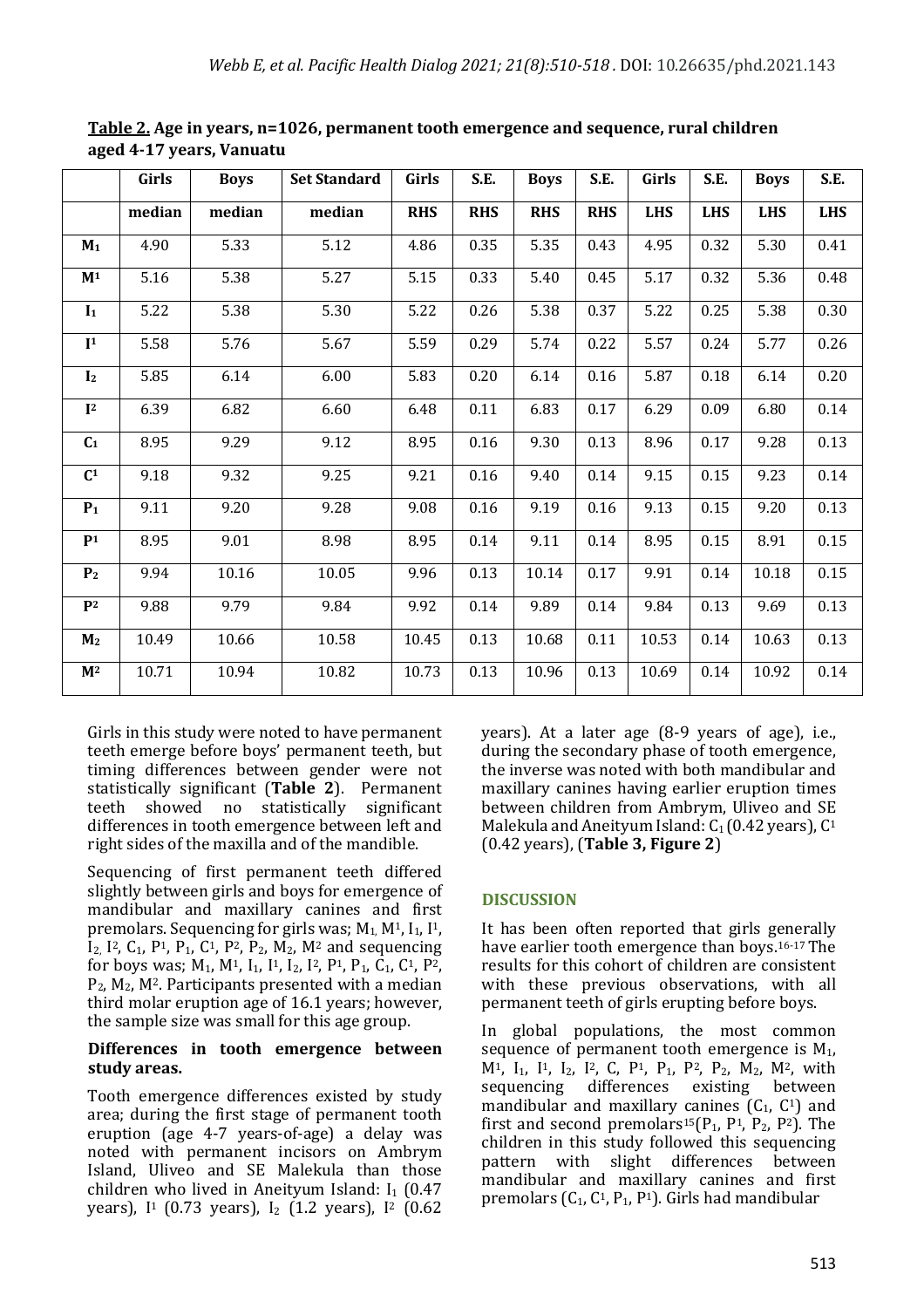| Table 3. Age in years of permanent tooth emergence (RHS), for children aged 4-17 years (n=1026), living in |
|------------------------------------------------------------------------------------------------------------|
| differing islands of rural Vanuatu. Superscripts denote highly significant differences between fluoride    |
| concentration.                                                                                             |

| (RHS)          | Aneityum<br>$(n = 224)$<br>$F = 0.05a$ | <b>SE Malekula</b><br>$(n=346)$<br>$F = 0.27b$ | <b>Uliveo</b><br>$(n=241)$<br>$F = 0.66c$ | <b>NW Ambrym</b><br>$(n=215)$<br>$F = 1.20d$ |  |  |  |  |
|----------------|----------------------------------------|------------------------------------------------|-------------------------------------------|----------------------------------------------|--|--|--|--|
| M <sup>1</sup> | 5.05                                   | 5.28                                           | 5.27                                      | 5.44                                         |  |  |  |  |
| $M_1$          | 5.05                                   | 5.11                                           | 5.48                                      | 5.05                                         |  |  |  |  |
| M <sup>2</sup> | 11.15                                  | 11.15                                          | 10.31                                     | 10.83                                        |  |  |  |  |
| M <sub>2</sub> | 10.85                                  | 10.65                                          | 10.08                                     | 10.69                                        |  |  |  |  |
| $\mathbf{M}^3$ | 16.10                                  | 16.46                                          | 16.96                                     | tooth not present*                           |  |  |  |  |
| $M_3$          | 16.16                                  | 16.46                                          | 17.34                                     | tooth not present*                           |  |  |  |  |
| I <sup>2</sup> | 6.38                                   | 6.74                                           | 6.08                                      | 7.00                                         |  |  |  |  |
| I <sub>2</sub> | 5.29                                   | 5.29                                           | 5.89                                      | 6.49                                         |  |  |  |  |
| I <sup>1</sup> | 5.37                                   | 5.70                                           | 5.43                                      | 6.10                                         |  |  |  |  |
| $I_1$          | 4.77                                   | 5.27                                           | 5.48                                      | 5.24                                         |  |  |  |  |
| $\mathbf{C}^1$ | 9.57                                   | 9.33                                           | 9.08                                      | 9.15                                         |  |  |  |  |
| $C_1$          | 9.30                                   | 9.27                                           | 8.92                                      | 8.88                                         |  |  |  |  |
| P <sub>1</sub> | 9.03                                   | 9.13                                           | 8.65                                      | 9.24                                         |  |  |  |  |
| $P_1$          | 9.30                                   | 9.22                                           | 8.53                                      | 9.30                                         |  |  |  |  |
| P <sup>2</sup> | 9.95                                   | 10.39                                          | 9.54                                      | 9.99                                         |  |  |  |  |
| P <sub>2</sub> | 9.97                                   | 9.99                                           | 10.05                                     | 10.15                                        |  |  |  |  |

**Figure 2.** Comparison of emergence of mandibular first molar  $(M_1)$  in children who live in Oceania.



canines erupt before maxillary and mandibular premolars, followed by their maxillary canine  $(C_1, P_1, P_1, C_1)$ . Boys had both maxillary and mandibular premolars erupt before their mandibular canine and maxillary canine  $(P<sup>1</sup>, P<sub>1</sub>)$ ,  $C_1$ ,  $C_1$ ). The sequencing differences between canines and first premolars found in this study, is a common difference and has been reported in other studies of permanent tooth emergence <sup>2-3</sup>

as well as in local populations living in New Zealand and Australia.<sup>16-17</sup>

Leroy et al. suggest that very early extraction of deciduous molars, and deciduous molars that exfoliate early due to dental caries, significantly accelerates the emergence of permanent first and second premolars.<sup>18</sup>We cannot exclude the possibility that first and second premolars in the maxilla and mandible for children in the present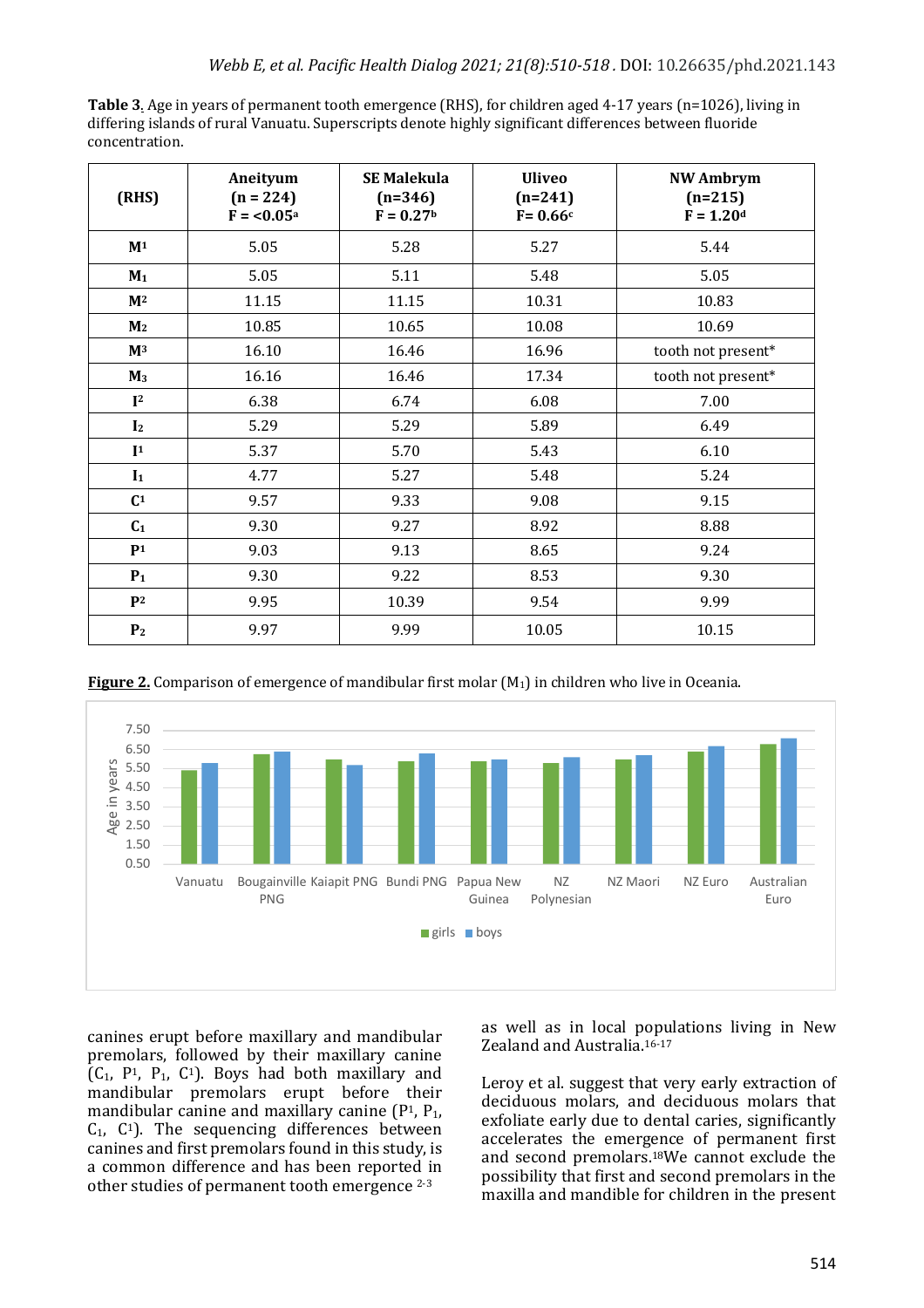study did not erupt earlier or later due to the results of extensive decay in deciduous molars, as no prior dental records or radiographs existed for the participants.

#### **Comparisons with Melanesian populations**

Children in this study have their first permanent teeth emerge earlier than children than other groups within Oceania (Table 4, Figure 2). Children in this study showed similar yet slightly earlier permanent tooth emergence when compared with the early studies of children from Melanesian mainland Papua New Guinea and also the children of Bougainville Island, Papua New Guinea (Table 4, Figure 2). There were slightly later differences with the emergence of  $C<sup>1</sup>$ ,  $C<sub>1</sub>$  M<sup>2</sup> and M<sub>2</sub> for girls in this study compared to the girls studied in Papua New Guinea. The Kaiapit boys of Papua New Guinea had their  $M_1$ emerge slightly earlier than the boys in this study (5.2 and 5.3 years respectively), (Table 4, Figure 2). 

#### **Comparisons with other South Pacific Populations**

Girls and boys in this study had tooth emergence patterns for  $M_1$  and  $M_1$  0.4-0.5 years earlier than New Zealand Polynesian children  $(M<sup>15.8</sup>, M<sub>15.5</sub>)$ and 0.6 years earlier than New Zealand Maori children ( $M<sup>15.9</sup>$ ,  $M<sub>1</sub>5.6$ ). However, for emergence of the same permanent molars, children in this study were 0.9-1.0 years and 1.1-1.2 years earlier than children who identified as New Zealand European (M<sup>1</sup>6.2, M<sub>1</sub>6.0) and Australian European (M<sup>1</sup>6.6, M<sub>1</sub>6.5), (Table 4, Figure 2).

### **Comparisons with other global populations**

In comparing permanent tooth emergence for children in this study, with children of European, Asian, and North American descent, the children in this study have earlier permanent tooth emergence. Comparing the mandibular central incisor and first mandibular molar emergence timings between these populations, Sindelarova and colleagues' study of children living in Czechoslovakia report children have emergence of  $I_1$  at 6.2 vears and  $M_1$  at 6.2 vears compared with Ni-Vanuatu children who have  $I_1$  emerge at 5.3 years and  $M_1$  at 5.1 years. Again, when comparing children studied in other European countries, emergence for ni-Vanuatu children is also considerably earlier; Belgium  $(I_1 6.2, M_1 6.2)$ , Finland (I<sub>1</sub> 5.9, M<sub>1</sub> 6.1), Lithuania (I<sub>1</sub> 5.9, M<sub>1</sub> 6.0), Holland  $(I_1 6.3, M_1 6.1)$ , Spain  $(I_1 6, M_1 6.1)$ , Great Britain  $(I_1 6.4, M_1 6.5).$ <sup>3</sup>

Ni-Vanuatu children also have earlier permanent emergence than children from other ethnicities from the Northern Hemisphere; Turkey  $(I_1 6.7,$  $M_1$  6.2), Jordan (I<sub>1</sub> 6.3, M<sub>1</sub> 6.1), Iran (I<sub>1</sub> 6.5, M<sub>1</sub> 6.7)

and the United States of America (Oregon)  $(I_1 6.1, I_2)$  $M_1$  6.3).<sup>3</sup>

Additionally, children in this study have  $I_1$ ,  $M_1$ emerge earlier than the majority of children who are of sub-Saharan descent. Permanent tooth emergence in these differing ethnic groups was reported in a comparison study of children who were South Black African  $(I_1$  5.8,  $M_1$  5.7), Zambian (I<sub>1</sub> 5.5, M<sub>1</sub> 5.3), Ugandan (I<sub>1</sub> 5.9, M<sub>1</sub> 5.8), Kenyan  $(I_1 5.7, M_1 5.8)$ , Nigerian  $(I_1 5.5, M_1 5.7)$ and Ghanaian ( $I_1$  5.7, M<sup>1</sup> 5.2).<sup>2</sup>

Children in this study had tooth emergence timings similar for  $I_1$ ,  $M_1$  as ethnic Baka children of Africa  $(I_1 5.6, M_1 5.0)$  with Baka girls having the same  $M_1$  emergence time of 4.9 years.<sup>2</sup>

### **Geographic variance between study areas**

The results for permanent tooth emergence across differing study areas were not statistically significant; this may be due to the sample sizes in each area being too small to determine this effect (Table 3). However, some teeth were found to have delayed eruption which could be described as clinically important,<sup>19</sup> suggesting a geographic variation of permanent tooth emergence in the island chain.

During the first stage of permanent tooth eruption, (age 4-7 years), a delay was noted in the northern islands of Ambrym, Uliveo and SE Malekula while children residing on Aneityum, almost 500km to the south-south-east, had earlier emergence:  $I_1$  (0.47)

years),  $I<sup>1</sup>$  (0.73 years),  $I<sub>2</sub>$  (1.2 years),  $I<sup>2</sup>$  (0.62 years), (Table 3). At a later age,  $(8-9 \text{ years of age})$ , during the secondary phase of tooth eruption, the inverse was noted for both mandibular and maxillary canines having earlier eruption times with children residing in the islands of Ambrym. Uliveo and SE Malekula than the children in Aneityum:  $C_1(0.42 \text{ years})$ ,  $C_1(0.42 \text{ years})$ , (Table 3). 

Smith et al. (1978), discuss a geographic variation of mandibular arch length and width in historic study of the people of Bougainville Island, Papua New Guinea. They report for adult populations, jaw arch length and width decreasing in size from the north to the south of the Island. With climate and diet similarthroughout the island and unable to allocate a direct environmental cause, it was suggested this variation may be due to genetic difference within the population.<sup>20</sup>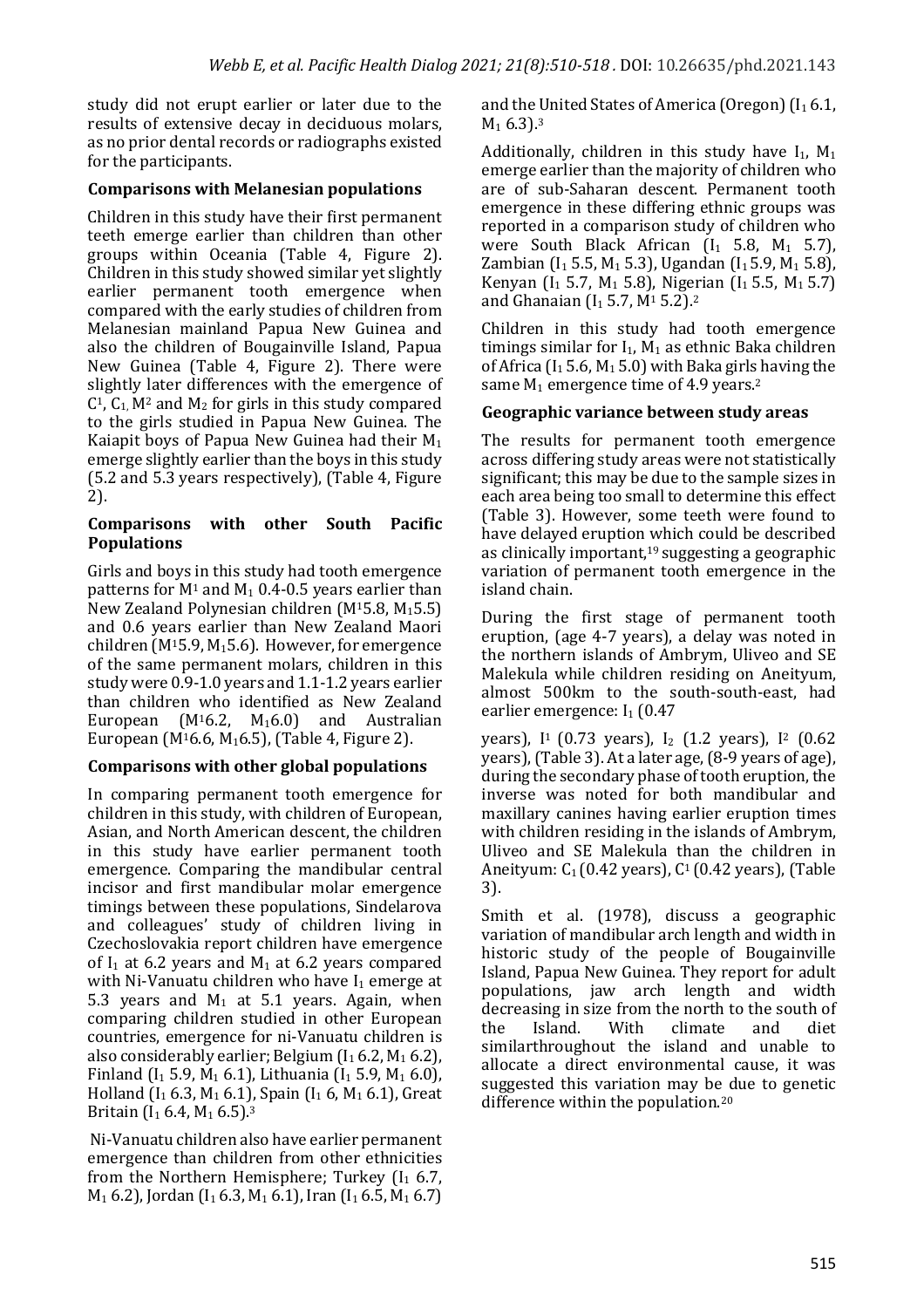| <mark>Table 4</mark> . Established set standards for permanent tooth emergence across differing ethnicities and geography in South Pacific populations. This study <sup>1</sup> , Friedlander <sup>2</sup> , |  |
|--------------------------------------------------------------------------------------------------------------------------------------------------------------------------------------------------------------|--|
| Malcolm <sup>3</sup> , Malcolm <sup>4</sup> , Barker <sup>5</sup> , Kanagaratnam <sup>6</sup> , Diamanti 7                                                                                                   |  |

| Country               | Vanuatu <sup>1</sup> |      | Bougainville <sup>2</sup> |      | Kaiapit | (PNG) <sup>3</sup> | <b>Bundi</b> | (PNG) <sup>4</sup> | PNG <sub>5</sub> |      | <b>NZ</b><br>Polynesian <sup>6</sup> |      | NZ Maori <sup>6</sup> |      | NZ Euro <sup>6</sup> |      | <b>Australian</b><br>Euro <sup>7</sup> |      |
|-----------------------|----------------------|------|---------------------------|------|---------|--------------------|--------------|--------------------|------------------|------|--------------------------------------|------|-----------------------|------|----------------------|------|----------------------------------------|------|
| Year                  | this study           |      | 1969                      |      | 1969    |                    | 1968         |                    | 1965             |      | 2012                                 |      | 2012                  |      | 2012                 |      | 2003                                   |      |
| Gender                | girls                | boys | girls                     | boys | girls   | boys               | girls        | boys               | girls            | boys | girls                                | boys | girls                 | boys | girls                | boys | girls                                  | boys |
| $\mathbf{I}^1$        | 5.6                  | 5.7  | 6.5                       | 6.4  | 6.7     | 6.5                | 6.7          | 7.2                | 6.5              | 6.7  | 6.3                                  | 6.5  | 6.5                   | 6.7  | 6.8                  | 7.0  | 7.2                                    | 7.4  |
| $\mathbf{I}^2$        | 6.4                  | 6.8  | 7.6                       | 7.5  | 7.3     | 7.4                | 7.5          | 8.2                | 7.4              | 7.8  | 7.2                                  | 7.6  | 7.4                   | 7.7  | 7.8                  | 8.2  | 8.2                                    | 8.6  |
| $\mathbf{C}^{\prime}$ | 9.2                  | 9.4  | 9.1                       | 9.5  | 9.3     | 10.7               | 9.8          | 10.6               | 9.3              | 10.1 | 9.7                                  | 10.2 | 9.8                   | 10.4 | $11.0\,$             | 11.6 | 11.2                                   | 11.8 |
| P <sub>1</sub>        | 9.0                  | 9.0  | 9.7                       | 9.7  | 9.5     | 10.2               | 9.9          | 10.5               | 9.3              | 9.4  | 9.3                                  | 9.7  | 9.6                   | 10.0 | 10.4                 | 10.9 | 10.8                                   | 11.3 |
| P <sub>2</sub>        | 9.9                  | 9.8  | 10.2                      | 10.6 | 10.4    | 11.3               | 10.5         | 11.2               | 10.4             | 10.7 | 10.3                                 | 10.5 | 10.4                  | 10.7 | 11.5                 | 11.8 | 11.7                                   | 12.1 |
| $\mathbf{M}^1$        | 5.2                  | 5.4  | 5.8                       | 5.9  | 5.7     | 5.7                | 5.5          | 5.9                | 5.5              | 5.6  | 5.7                                  | 5.9  | 5.8                   | 6.0  | 6.0                  | 6.3  | 6.5                                    | 6.7  |
| M <sup>2</sup>        | 10.7                 | 10.9 | 10.9                      | 11.3 | 10.3    | 11.3               | 10.9         | 11.5               | 10.5             | 11.1 | 11.1                                 | 11.5 | 11.4                  | 11.8 | 12.2                 | 12.6 | 12.3                                   | 12.7 |
| $I_1$                 | 5.2                  | 5.4  | 6.0                       | 6.1  | 6.5     | 6.1                | 6.4          | 6.6                | 6.1              | 6.2  | 5.6                                  | 6.0  | 5.7                   | 6.0  | 5.8                  | 6.2  | 6.3                                    | 6.6  |
| I <sub>2</sub>        | 5.9                  | 6.1  | 6.9                       | 7.0  | 6.9     | 6.8                | 7.0          | 7.5                | 6.8              | 7.0  | 6.5                                  | 6.8  | 6.6                   | 6.9  | 7.0                  | 7.4  | 7.4                                    | 7.8  |
| C,                    | 9.0                  | 9.3  | 8.9                       | 9.3  | 8.9     | 10.0               | 9.5          | 10.1               | 8.9              | 9.7  | 9.0                                  | 9.7  | 9.1                   | 9.8  | 10.0                 | 10.8 | $10.1\,$                               | 11.0 |
| $P_1$                 | 9.1                  | 9.2  | 9.4                       | 9.9  | 10.1    | 10.4               | 9.9          | 10.4               | 9.4              | 9.8  | 9.4                                  | 9.8  | 9.4                   | 9.9  | 10.3                 | 10.8 | 10.6                                   | 11.2 |
| P <sub>2</sub>        | 9.9                  | 10.2 | 10.3                      | 10.6 | 10.4    | 11.4               | 10.6         | 11.2               | 10.4             | 10.8 | 9.9                                  | 10.3 | 10.3                  | 10.7 | 11.4                 | 11.9 | 11.7                                   | 12.1 |
| M <sub>1</sub>        | 4.9                  | 5.3  | 5.8                       | 5.9  | 5.5     | 5.2                | 5.4          | 5.8                | 5.4              | 5.5  | 5.3                                  | 5.6  | 5.5                   | 5.7  | 5.9                  | 6.2  | 6.3                                    | 6.6  |
| M <sub>2</sub>        | 10.4                 | 10.5 | 10.5                      | 11.0 | 10.3    | 11.3               | 10.9         | 11.5               | 10.2             | 10.8 | 10.7                                 | 10.9 | 10.8                  | 11.1 | 11.7                 | 12.0 | 11.8                                   | 12.2 |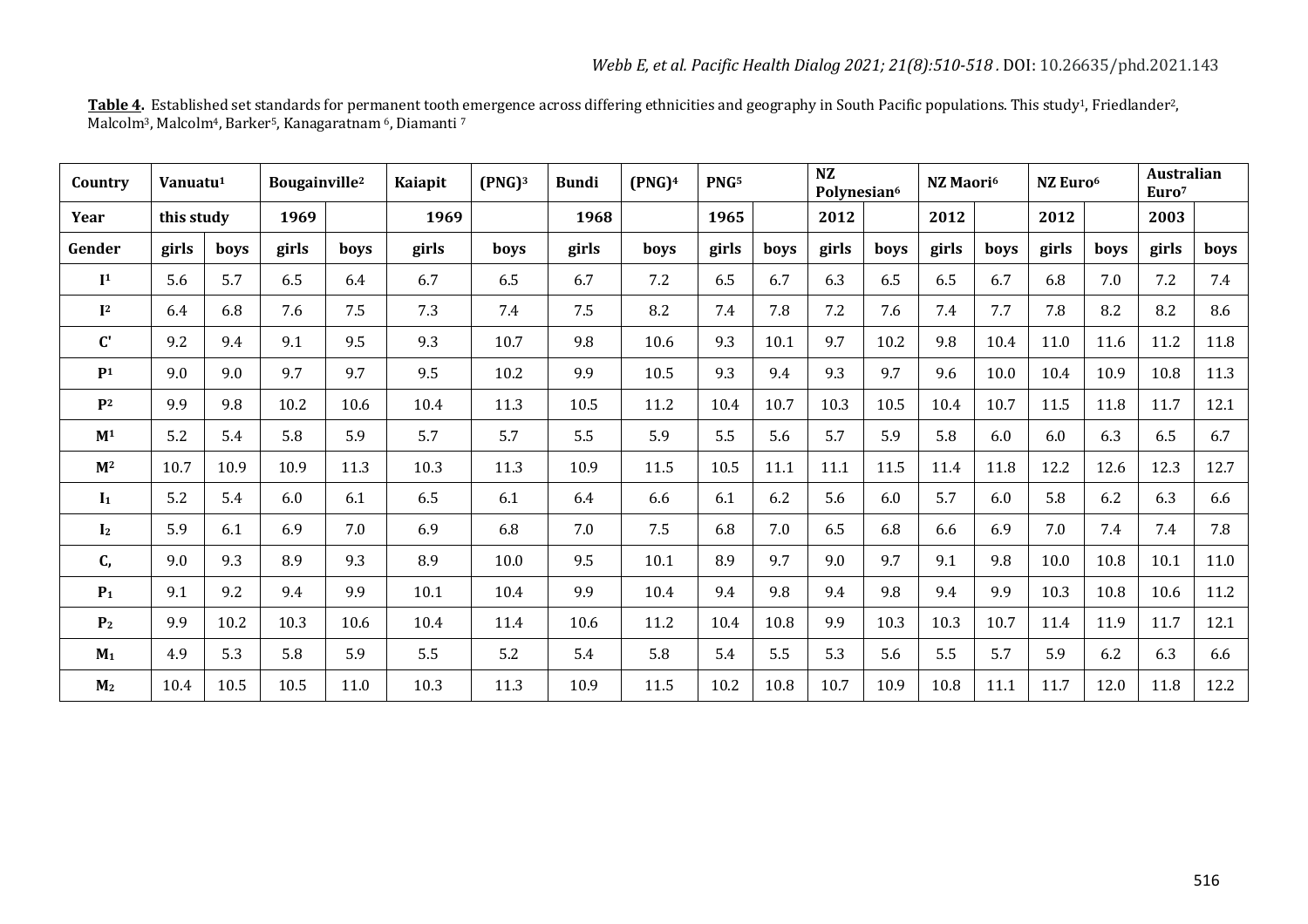The early Melanesian studies also reported slight variations in timing of permanent tooth emergence for children within differing geographic locations of Papua New Guinea, with diet and climate similar within these populations.<sup>5-8</sup> Gaur and Singh  $(1994)$  also note a geographic variation of permanent tooth emergence reporting child populations in Northern India have permanent teeth erupt earlier than children from Southern India.<sup>21</sup>

Children in this cohort were part of a larger study and had like the Melanesian children of Papua New Guinea, reported similar diet and climate. This cohort were part of a larger study who had their community drinking-waters as proxy for an overall measure for volcanogenic fluoride concentration. Fluoride concentrations were highly significant between study areas (Table 3) with further investigations required as to whether fluoride ingestion is a possible factor which influences the tooth emergence process.

The results of this study for permanent tooth emergence are of clinical importance for this population. Due to earlier emergence of the permanent dentition, a large focus on oral health education throughout pregnancy and from a very early age for children is essential and would assist children's oral health burden. The girls in this cohort appear to be the most vulnerable with such early emergence of their permanent molars compared to other girls from other studies in Oceania (Table 4). Results from this study suggest all clinical preventive strategies aimed at permanent tooth preservation should commence far earlier than for other children in Oceania, at preschool age (age 4 and 5 years) rather than at 6 years of age, when first permanent teeth are suggested to emerge.<sup>3</sup>

These results will be of great benefit to oral health workers who treat any children who may be able to access dental treatment in the two large towns, Port Vila and Luganville. Knowing the earlier emergence timings to provide preventive treatments to permanent molars will improve oral health burden as well as efficient and competent restorative approaches appropriate for early exfoliation of deciduous teeth.

Implementing age-targeted oral health prevention programmes in future oral health policies, will allow the opportunity to lower oral health inequalities for this indigenous population, improving not just oral health but also general health.

Results from this study can be used as set standards for Vanuatu for permanent tooth emergence, the first for this population. Girls in this study have permanent teeth emerge before boys with Ni-Vanuatu children noted to have permanent teeth emerge earlier than those of their European and Pacific counterparts with first mandibular permanent molars present before age 5 years-of-age for girls.

Developing future strategies associated with oral health preventive programmes for Vanuatu, such as oral health education in pregnancy and permanent molar protection for children, should consider the initiation of these strategies from age 4 to 5 years-of age. We noted children residing in differing areas of the archipelago of Vanuatu had altered timings with permanent tooth emergence of clinical importance. Future studies are required to investigate the phenomenon of geographic variation further.

### **Conflict of Interest**

All authors declare no conflict of interest.

#### **Acknowledgements:**

We are grateful to the school children in rural Vanuatu who took part in this study.

### **REFERENCES**

- 1 Almonaitiene R, Balciuniene I, Tutkuviene J. Factors influencing permanent teeth eruption. Part one - general factors. Baltic Dental and Maxillofacial Journal. 2010; 12:67-72. https://pubmed.ncbi.nlm.nih.gov/21063135 /
- 2. Esan T, Mothupi K, Schepartz L. Permanent tooth emergence: Timing and sequence in a sample of Black Southern African children. Am I Phys Anthropol. 2018: 167:827-839. https://onlinelibrary.wiley.com/doi/abs/10. 1002/ajpa.23714
- 3. Sindelarova, R, Zakova, L, Broukal, Z. Standards for permanent tooth emergence in Czech children. BMC Oral Health. 2017: 17:140. https://pubmed.ncbi.nlm.nih.gov/29187175 /
- 4. Postma T, Van Wyk P, Ayo-Yusuf O. Empirical support for a fissure sealant placement timeframe protocol for black South Africans. South Africa Dental Journal. 2008;63(6):344-346. https://pubmed.ncbi.nlm.nih.gov/18811098 /
- 5. Malcolm L. Growth and development of the Kaiapit children of the Markham Valley, New Guinea. Am I of Phys. Anthrop. 31: 39-52 https://pubmed.ncbi.nlm.nih.gov/5800902/